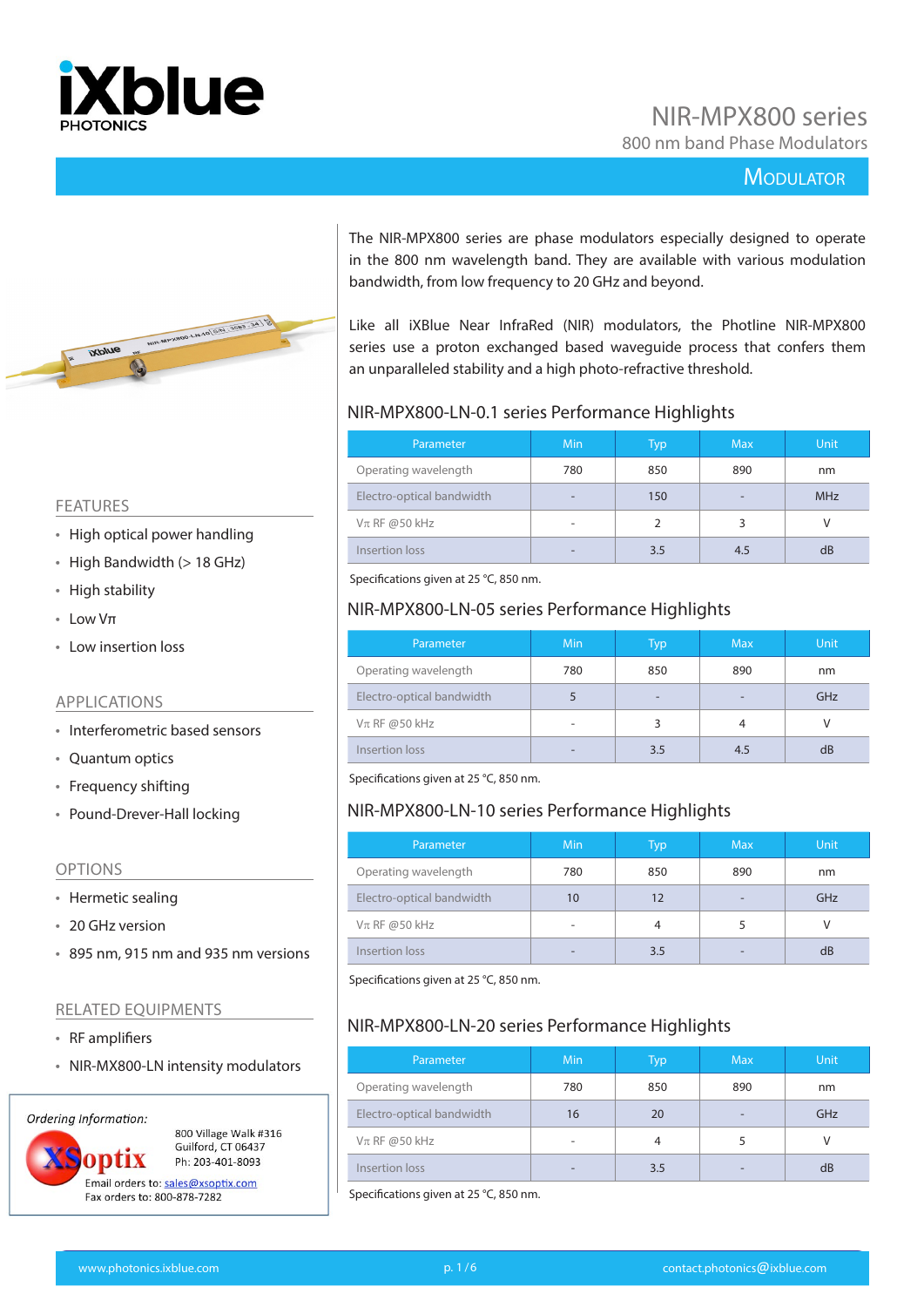

800 nm band Phase Modulators

#### **MODULATOR**

# NIR-MPX800-LN-0.1

150 MHz Phase Modulator

#### Electrical Characteristics

| Parameter               | Symbol                      | Condition     | <b>Min</b>        | Typ    | <b>Max</b> | <b>Unit</b> |
|-------------------------|-----------------------------|---------------|-------------------|--------|------------|-------------|
| Electro-optic bandwidth | $-21$                       | RF electrodes | 100               | 150    | -          | MHz         |
| $V\pi$ RF @50 kHz       | $V\pi$ RF <sub>50 kHz</sub> | RF electrodes | $\qquad \qquad -$ |        |            |             |
| RF input impedance      | $-$ in-RF                   |               |                   | 10 000 | -          | Ω           |

#### Optical Characteristics

| Parameter            | Symbol                   | <b>Condition</b>           | <b>Min</b>                              | Typ   | <b>Max</b> | <b>Unit</b> |
|----------------------|--------------------------|----------------------------|-----------------------------------------|-------|------------|-------------|
| Crystal              | $\overline{\phantom{0}}$ | $\overline{\phantom{a}}$   | Lithium Niobate X-Cut Y-Prop, MgO doped |       |            |             |
| Waveguide process    | -                        | $\overline{\phantom{0}}$   | Proton exchange                         |       |            |             |
| Operating wavelength | Λ                        | $\overline{\phantom{a}}$   | 780                                     | 850   | 890        | nm          |
| Insertion loss       | IL                       | Without optical connectors | $\sim$                                  | 3.5   | 4.5        | dB          |
| Optical return loss  | ORL                      | $\overline{\phantom{a}}$   | $-40$                                   | $-45$ | ۰          | dB          |

All specifications given at 25 °C, 850 nm, unless differently specified.

#### Absolute Maximum Ratings

| Parameter                | Symbol <sup>1</sup> | <b>Min</b>               | <b>Max</b> | Unit      |
|--------------------------|---------------------|--------------------------|------------|-----------|
| Modulation voltage range | $EV_{in}$           | $-20$                    | 20         |           |
| Optical input power      | OP <sub>in</sub>    | $\overline{\phantom{0}}$ | 14         | dBm       |
| Operating temperature    | <b>OT</b>           |                          | $+70$      | $\circ$   |
| Storage temperature      | <b>ST</b>           | $-40$                    | $+85$      | $\circ$ C |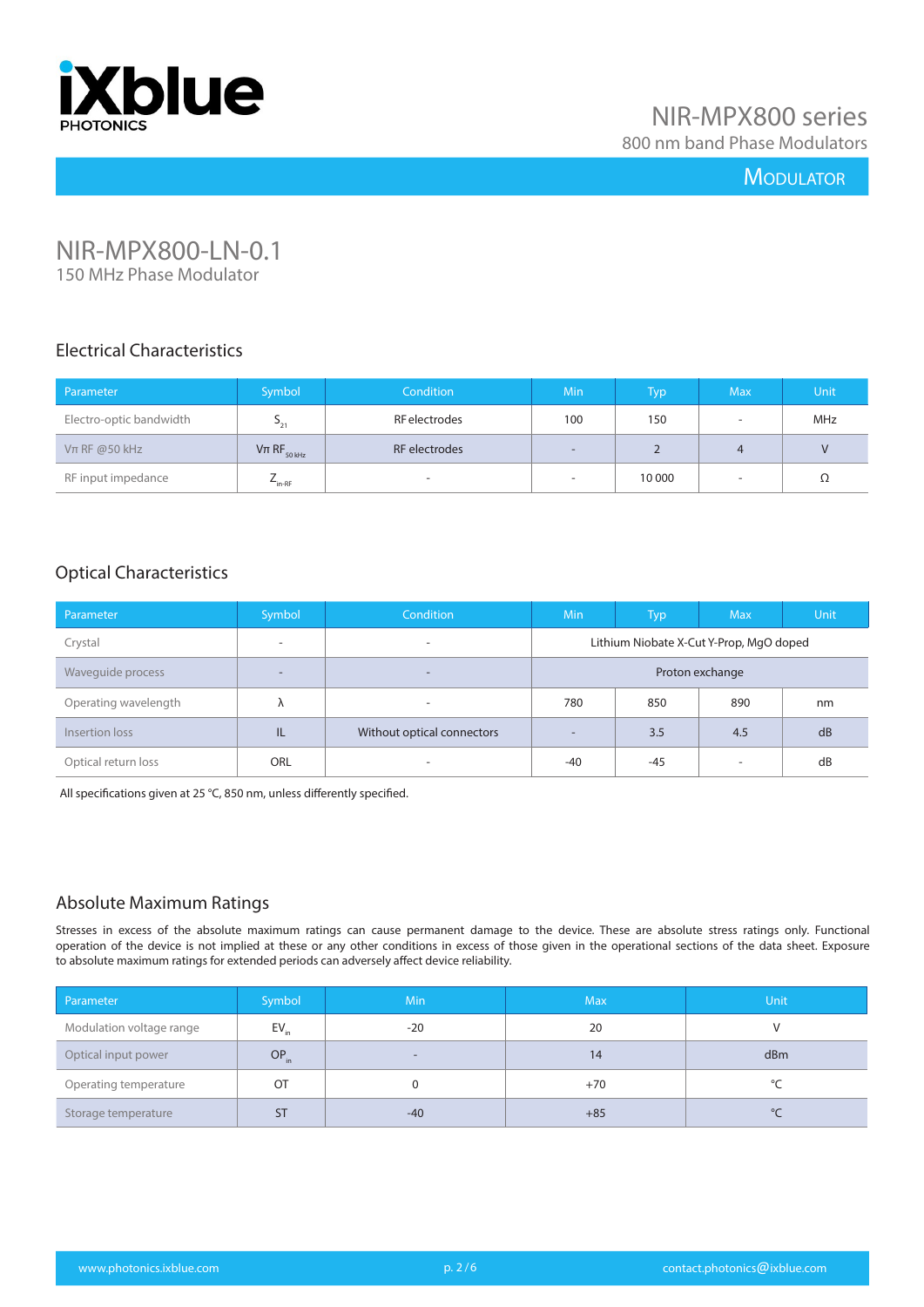

### NIR-MPX800 series

800 nm band Phase Modulators

#### **MODULATOR**

## NIR-MPX800-LN-05

5 GHz Phase modulator

#### Electrical Characteristics

| Parameter               | Symbol              | <b>Condition</b>          | Min                      | <b>Typ</b> | <b>Max</b>               | <b>Unit</b> |
|-------------------------|---------------------|---------------------------|--------------------------|------------|--------------------------|-------------|
| Electro-optic bandwidth | $5_{21}$            | RF electrodes, from 2 GHz |                          | $\sim$     | $\overline{\phantom{a}}$ | GHz         |
| Ripple $S_{21}$         | $\Delta S_{21}$     | RF electrodes             | $\overline{\phantom{a}}$ | 0.5        |                          | dB          |
| Electrical return loss  |                     | RF electrodes             | $\sim$                   | $-12$      | $-10$                    | dB          |
| $Vπ$ RF @50 kHz         | $V\pi RF_{50\,kHz}$ | RF electrodes             | $\overline{\phantom{0}}$ | 3          | $\overline{4}$           | $\vee$      |
| RF input impedance      | $L_{\text{in-RF}}$  | ٠                         | $\overline{\phantom{a}}$ | 50         | $\overline{\phantom{a}}$ | W           |

#### Optical Characteristics

| Parameter            | Symbol     | <b>Condition</b>           | <b>Min</b>                              | Typ   | <b>Max</b>               | Unit, |  |
|----------------------|------------|----------------------------|-----------------------------------------|-------|--------------------------|-------|--|
| Crystal              | ۰          |                            | Lithium Niobate X-Cut Y-Prop, MgO doped |       |                          |       |  |
| Waveguide process    | -          | $\overline{\phantom{0}}$   | Proton exchange                         |       |                          |       |  |
| Operating wavelength |            |                            | 780                                     | 850   | 890                      | nm    |  |
| Insertion loss       | TL         | Without optical connectors | $\overline{\phantom{0}}$                | 3.5   | 4.5                      | dB    |  |
| Optical return loss  | <b>ORL</b> |                            | $-40$                                   | $-45$ | $\overline{\phantom{a}}$ | dB    |  |

All specifications given at 25 °C, 850 nm, unless differently specified.

#### Absolute Maximum Ratings

| Parameter             | Symbol           | Min.                     | <b>Max</b> | <b>Unit</b> |
|-----------------------|------------------|--------------------------|------------|-------------|
| RF input power        | $EP_{\text{in}}$ | $\overline{\phantom{a}}$ | 28         | dBm         |
| Optical input power   | $OP_{in}$        | $\overline{\phantom{a}}$ | 14         | dBm         |
| Operating temperature | OT               |                          | $+70$      |             |
| Storage temperature   | <b>ST</b>        | $-40$                    | $+85$      | $\circ$     |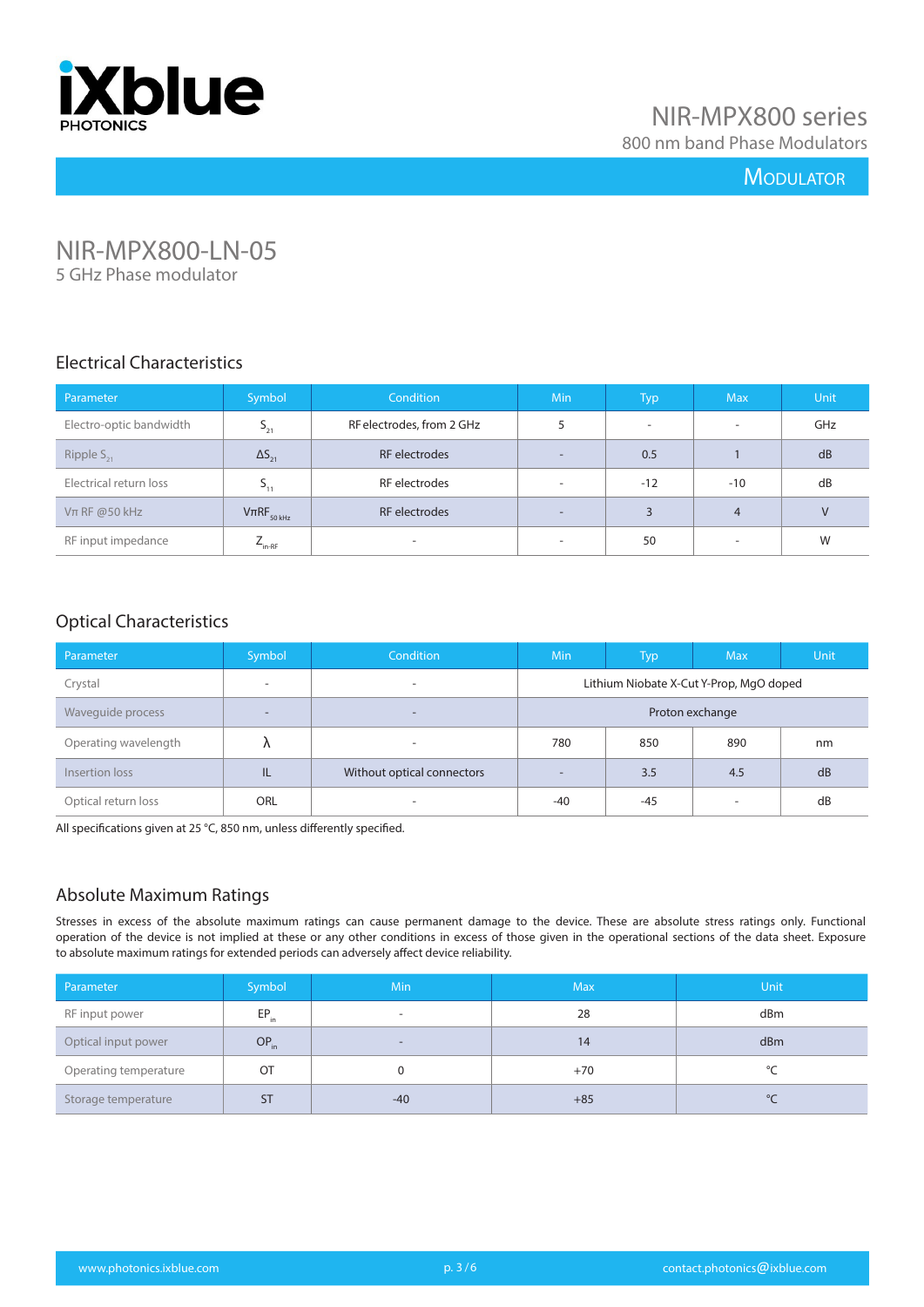

800 nm band Phase Modulators

#### **MODULATOR**

# NIR-MPX800-LN-10

10 GHz Phase modulator

#### Electrical Characteristics

| Parameter               | Symbol                    | <b>Condition</b>          | <b>Min</b>               | Typ            | <b>Max</b>               | Unit   |
|-------------------------|---------------------------|---------------------------|--------------------------|----------------|--------------------------|--------|
| Electro-optic bandwidth | $S_{21}$                  | RF electrodes, from 2 GHz | 10                       | 12             | $\overline{\phantom{a}}$ | GHz    |
| Ripple $S_{21}$         | $\Delta S_{21}$           | RF electrodes             | $\overline{\phantom{a}}$ | 0.5            |                          | dB     |
| Electrical return loss  | $S_{11}$                  | RF electrodes             | ۰                        | $-12$          | $-10$                    | dB     |
| $Vπ$ RF @50 kHz         | $Vπ$ RF <sub>50 kHz</sub> | RF electrodes             | $\overline{\phantom{a}}$ | $\overline{4}$ | 5                        | $\vee$ |
| RF input impedance      | $L_{\text{in-RF}}$        | ۰.                        | $\overline{\phantom{a}}$ | 50             | $\overline{\phantom{a}}$ | Ω      |

#### Optical Characteristics

| Parameter            | Symbol                   | Condition                | <b>Min</b>                               | <b>Typ</b> | <b>Max</b>               | <b>Unit</b> |
|----------------------|--------------------------|--------------------------|------------------------------------------|------------|--------------------------|-------------|
| Crystal              | $\overline{\phantom{a}}$ | $\overline{\phantom{a}}$ | Lithium Niobate X-Cut Y-Prop,, MgO doped |            |                          |             |
| Waveguide process    | $\overline{\phantom{a}}$ | -                        | Proton exchange                          |            |                          |             |
| Operating wavelength |                          | -                        | 780                                      | 850        | 890                      | nm          |
| Insertion loss       | IL                       | Without connectors       | $\overline{\phantom{a}}$                 | 3.5        | 4.5                      | dB          |
| Optical return loss  | ORL                      | ۰                        | $-40$                                    | $-45$      | $\overline{\phantom{a}}$ | dB          |

All specifications given at 25 °C, 850 nm, unless differently specified.

#### Absolute Maximum Ratings

| Parameter             | Symbol    | <b>Min</b>               | <b>Max</b> | <b>Unit</b> |
|-----------------------|-----------|--------------------------|------------|-------------|
| RF input power        | $EP_{in}$ | $\overline{\phantom{a}}$ | 28         | dBm         |
| Optical input power   | $OP_{in}$ | $\qquad \qquad$          | 14         | dBm         |
| Operating temperature | OT        |                          | $+70$      | $\sim$      |
| Storage temperature   | <b>ST</b> | $-40$                    | $+85$      | ℃           |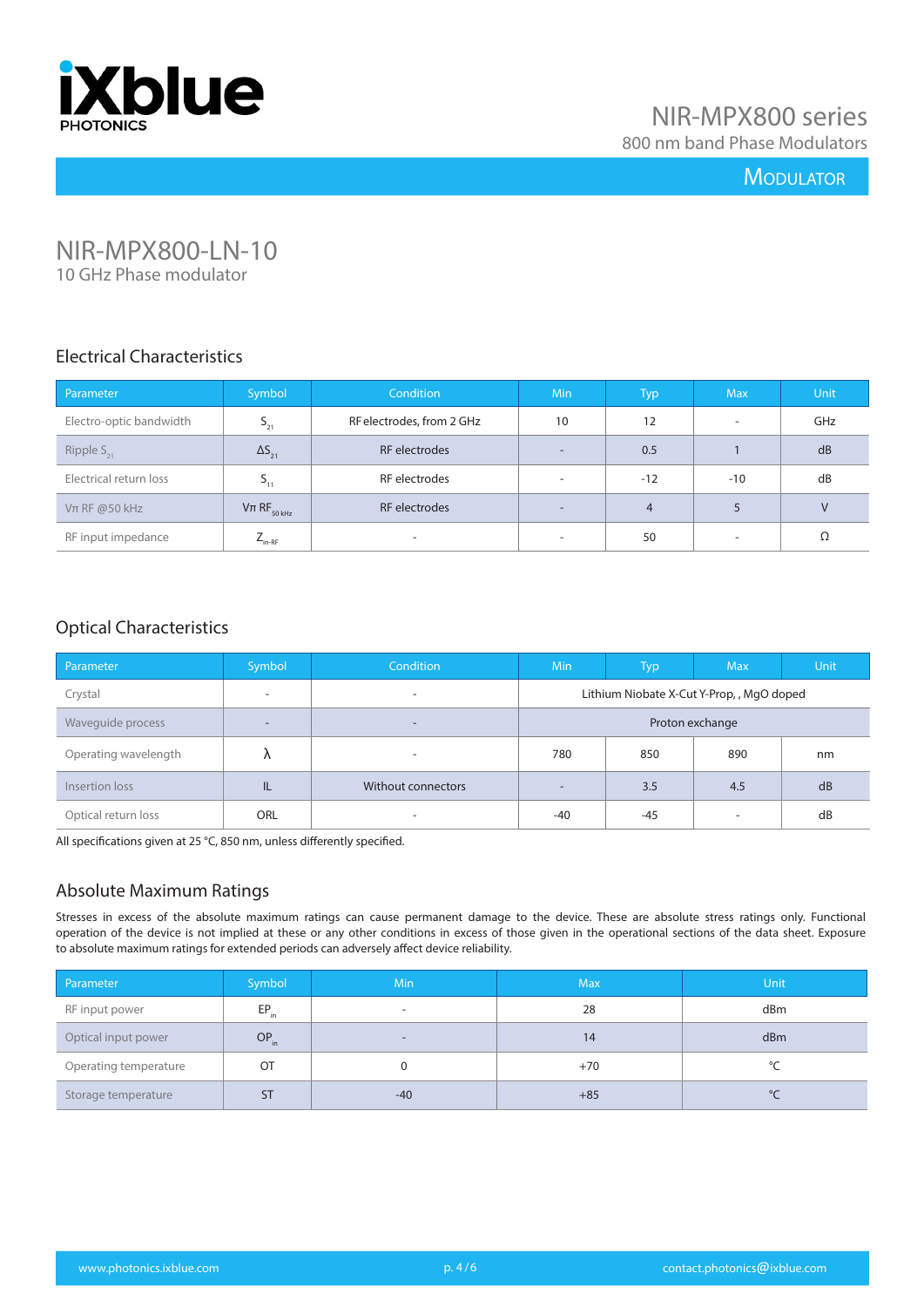

800 nm band Phase Modulators

#### **MODULATOR**

# NIR-MPX800-LN-20

20 GHz Phase modulator

#### Electrical Characteristics

| Parameter               | Symbol                    | <b>Condition</b>          | <b>Min</b>               | Typ            | <b>Max</b>               | <b>Unit</b> |
|-------------------------|---------------------------|---------------------------|--------------------------|----------------|--------------------------|-------------|
| Electro-optic bandwidth | $S_{21}$                  | RF electrodes, from 2 GHz | 16                       | 20             | $\overline{\phantom{a}}$ | GHz         |
| Ripple $S_{21}$         | $\Delta S_{21}$           | RF electrodes             | $\sim$                   | 0.5            |                          | dB          |
| Electrical return loss  | $P_{11}$                  | RF electrodes, 0 - 16 GHz | $\overline{\phantom{a}}$ | $-12$          | $-9$                     | dB          |
| $Vπ$ RF @50 kHz         | $Vπ$ RF <sub>50 kHz</sub> | RF electrodes             | -                        | $\overline{4}$ | 5                        | $\vee$      |
| RF input impedance      | $L_{\text{in-RF}}$        | ۰                         | $\overline{\phantom{0}}$ | 50             | $\overline{\phantom{a}}$ | Ω           |

#### Optical Characteristics

| Parameter            | Symbol                   | Condition          | <b>Min</b>                               | Typ   | <b>Max</b>               | <b>Unit</b> |
|----------------------|--------------------------|--------------------|------------------------------------------|-------|--------------------------|-------------|
| Crystal              | $\overline{\phantom{a}}$ | ۰                  | Lithium Niobate X-Cut Y-Prop,, MgO doped |       |                          |             |
| Waveguide process    | $\overline{\phantom{a}}$ | -                  | Proton exchange                          |       |                          |             |
| Operating wavelength |                          | ۰                  | 780                                      | 850   | 890                      | nm          |
| Insertion loss       | IL                       | Without connectors | $\overline{\phantom{a}}$                 | 3.5   | 4.5                      | dB          |
| Optical return loss  | ORL                      | ۰                  | $-40$                                    | $-45$ | $\overline{\phantom{a}}$ | dB          |

All specifications given at 25 °C, 850 nm, unless differently specified.

#### Absolute Maximum Ratings

| Parameter             | Symbol    | <b>Min</b>               | <b>Max</b> | Unit    |
|-----------------------|-----------|--------------------------|------------|---------|
| RF input power        | $EP_{in}$ |                          | 28         | dBm     |
| Optical input power   | $OP_{in}$ | $\overline{\phantom{a}}$ | 14         | dBm     |
| Operating temperature | OT        |                          | $+70$      | $\circ$ |
| Storage temperature   | <b>ST</b> | -40                      | $+85$      | $\circ$ |